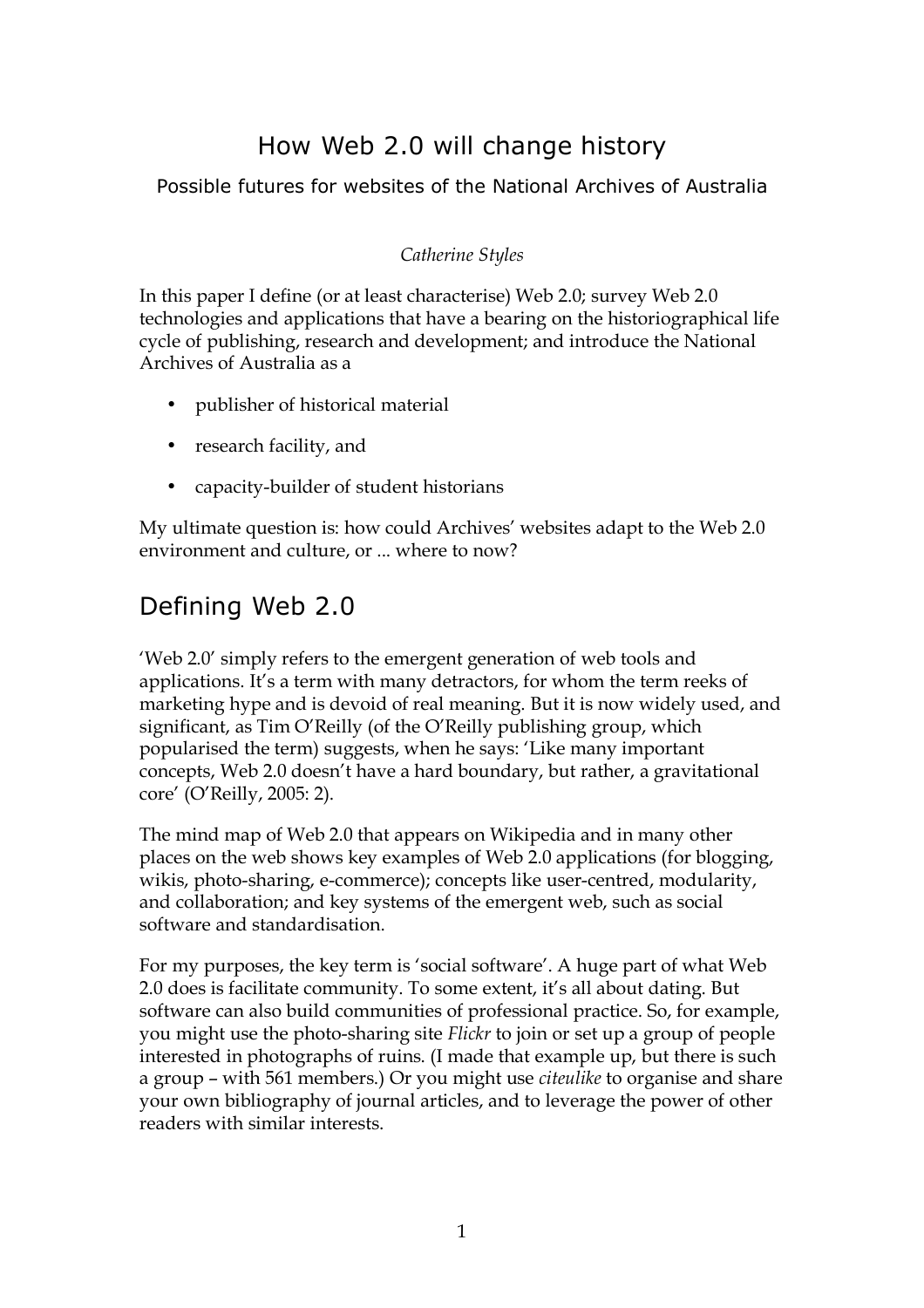Social software is software to which users contribute content, and therefore whose content gets richer, or more accurate, the more people use it. So you can begin to see how the professional (and personal) lives of historians might be enhanced by Web 2.0 applications.

As well as having fuzzy boundaries, Web 2.0 applications are proliferating at a great rate. There is an ever-growing list of Web 2.0 applications that currently runs to over 20 pages. When I was trying to get a sense of Web 2.0 as a whole, and how it might change the practice of producing history, I needed a sense of how Web 2.0 would impact specifically on the professional lives of historians. How historians use the web is obviously quite particular. I wanted a visualisation that was specifically tailored to the practices of producing history.

So I made my own 'mindmap' of Web 2.0 applications relevant to the life cycle of historical production – publishing, research and development. This diagram provided me with a framework for this paper.



# Historiographic life cycle

My focus here is practices in which the National Archives is publicly engaged – as a publisher of histories (for example in its *Uncommon Lives* series of biographical stories), as a research facility (a provider of access to records of the Australian Government), and as a capacity-builder, for people learning to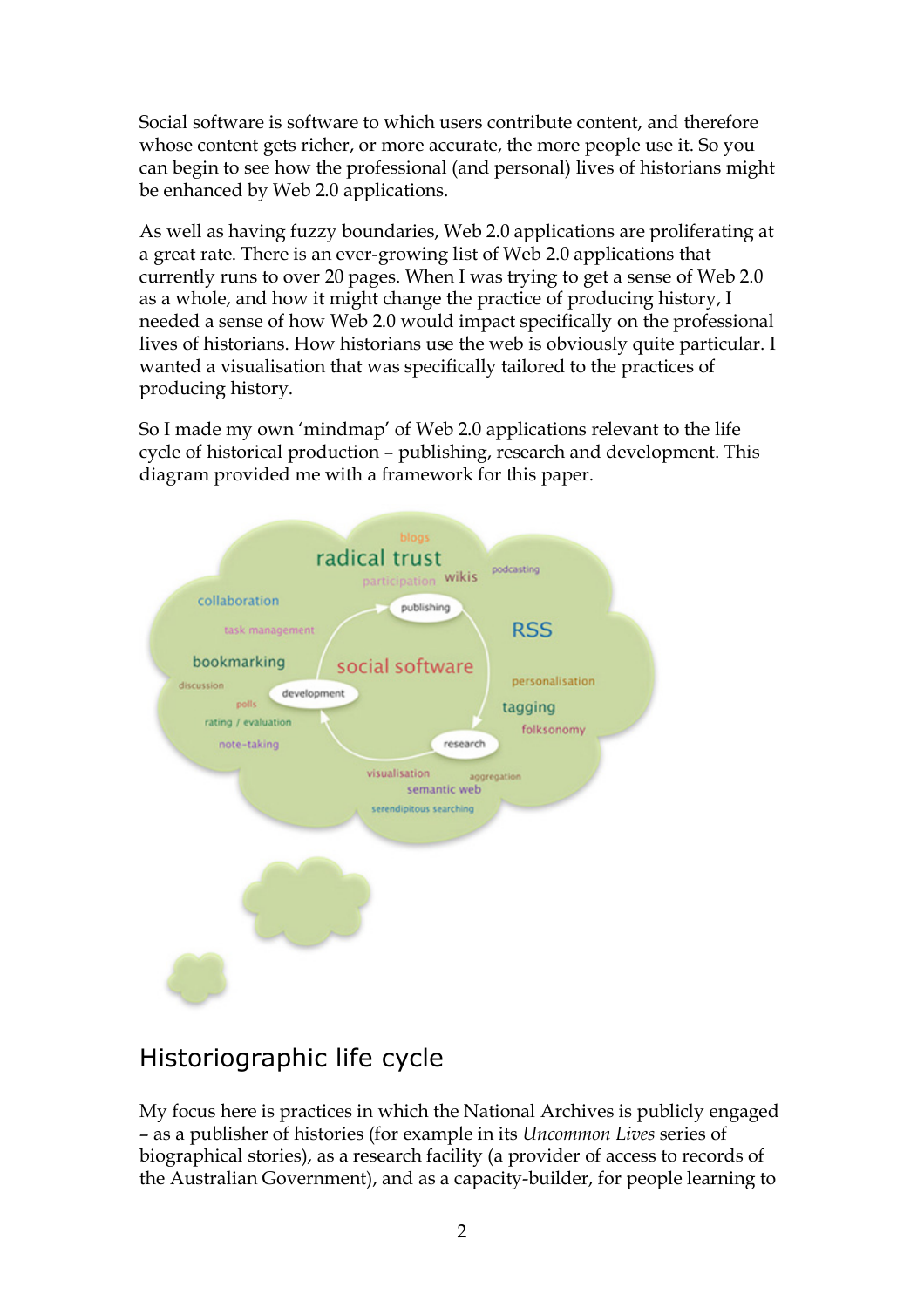research, develop and publish history, through its education resource *Vrroom* – virtual reading room.

The one item that had to go in the centre of the mindmap, because it is relevant to all three stages of historiography, is social software, which – because it is such a core part of Web 2.0 – I have already introduced.

# Publishing

In this brief survey I begin at the top, with the publishing phase of the historiographic cycle, and how the evolution of Web 2.0 has changed the publication of history.

## Wikis

There is a significant power shift occurring in the publishing industry. The most popular encyclopedia is no longer Britannica; it is Wikipedia (wikipedia.org). Wikipedia has a huge array of information, which is evergrowing, and ever-improving. The amazing thing about it is that anyone can edit any page. Every reader is a potential writer. Publishing no longer communicates one-way; it's all about participation.

The other amazing thing about Wikipedia is that it is also authoritative. You can argue that point with me, but according to a study published in *Nature*, it is as accurate as Britannica (cited in Ferris & Wilder, 2006).

This opening up and flattening out (and some might say dumbing down) of the practice of historical publishing can also be seen in sites like *The Remembering Site* (www.therememberingsite.org). If you can't leave your children money or land, leave them 'the most precious commodity of all – family treasures made of words'.

The State Library of Victoria (www.slv.vic.gov.au) is braver than many cultural institutions, in that it invites users to 'share what you know' about every digitised image in its collection. The link goes simply to a web form – there's no sense in which your response will appear on the site immediately. But it's a start.

The National Archives has a website called *Uncommon Lives* (uncommonlives.naa.gov.au) which is a series of historical biographies of individuals, couples and in the case of the next story, due out in April 2007, a community of Muslim Australians. *Uncommon Lives* is one site where it may be highly appropriate to host an adjunct wiki, so that people who know more about the subject can add detail, or contrast, or possibly even counter-claims. Such a feature would be really interesting as a complement to the perspective you'd get from the government records. (This is not to say that government records are always dry or impersonal; only that there will always be other perspectives.)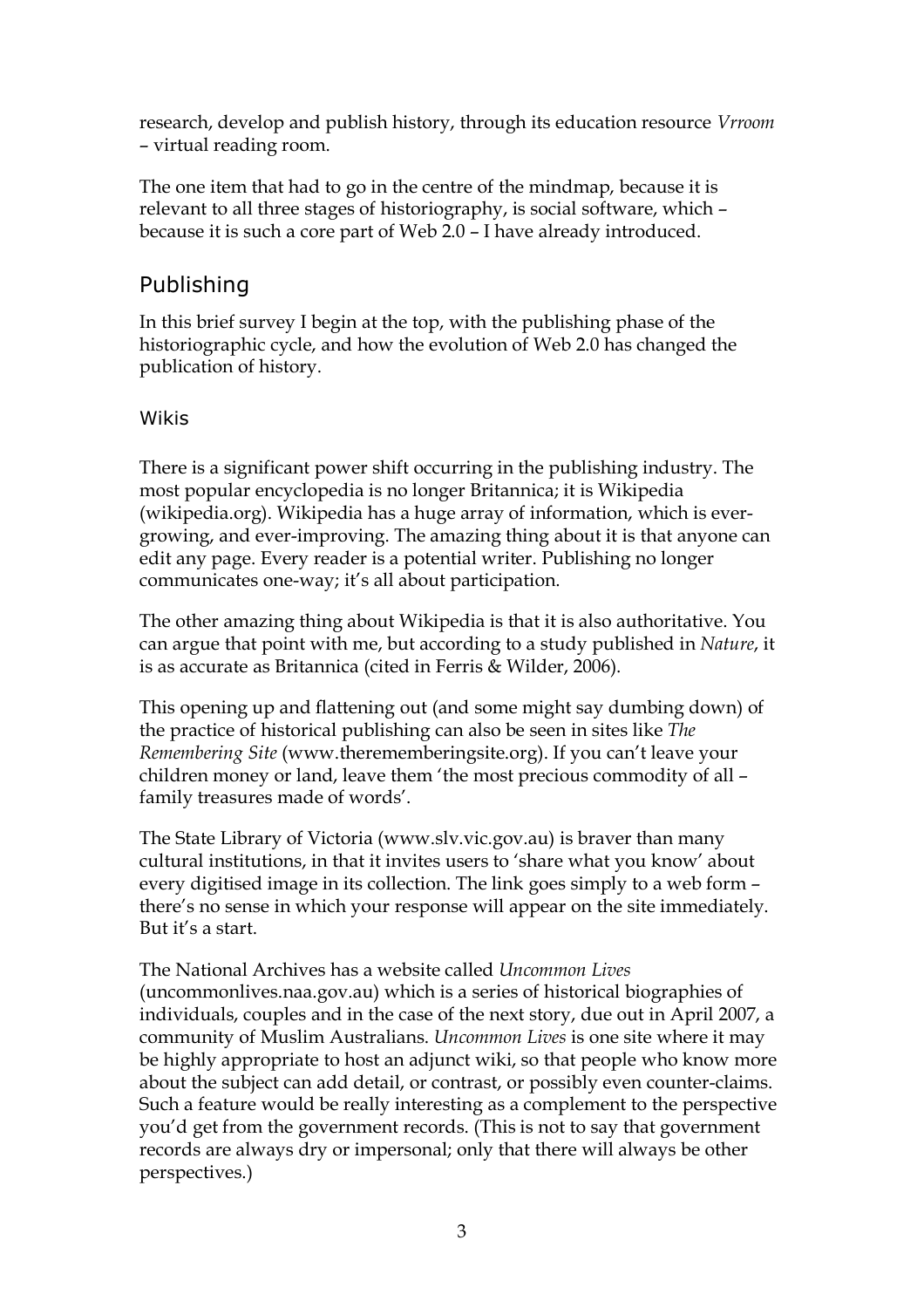### Podcasting

Another key feature of Web 2.0 is the broadcasting of audio and (increasingly) video, which users can download to consume either in iTunes or on their portable player. The Victoria & Albert Museum in London (www.vam.ac.uk) has a podcasting channel through which they publish – and to which you can subscribe – short discussions about various objects in their collection.

The National Archives of Australia is also experimenting with podcasting. We've been testing video and audio versions of a lecture on the fall of Saigon – given that it's the 30th anniversary of the fall of Saigon, we've also just released records on that topic.

We'll also probably podcast smaller, more easily digested chunks of audio, perhaps an audio-plus-images version of our popular 'Find of the Month' record and story. Find of the Month is present on the website but also in the gallery in the Archives in Canberra.

We'll probably also podcast stories relating to other objects on display in our new introductory gallery due to open in March 2007. The idea here is that a podcast about an object might inspire new audiences to visit the physical gallery.

The Victoria & Albert Museum adds value to its podcasting service by linking to other resources on the topic of the current podcast. For example, when they podcast about Che Guevara and design, they included a link to 'See what other people are writing about Che Guevara'. That link takes you to the Technorati search results page for Che Guevara. Because Technorati is an engine for searching the world of blogs and blog posts, this brings me to another large part of the landscape of Web 2.0 publishing – blogs.

### Blogs

Blogs are an easy way to publish, and a great way to give and receive feedback on ideas before they are published in a more substantial form. They are becoming an adjunct to the academic journal system. So far I've not found a blog tool designed specifically for producing online academic journals, but I'm sure it's only a matter of time. Or maybe this is an indication of the lack of support among academics for this form of publishing?

An appropriate application of blog technology in the National Archives might be to host a blog for our Summer Scholarships program. Every year between one and three third-year or honours students come for six weeks to research and write about a topic in the collection. The Archives could set up a blog to publish their work-in-progress and the results.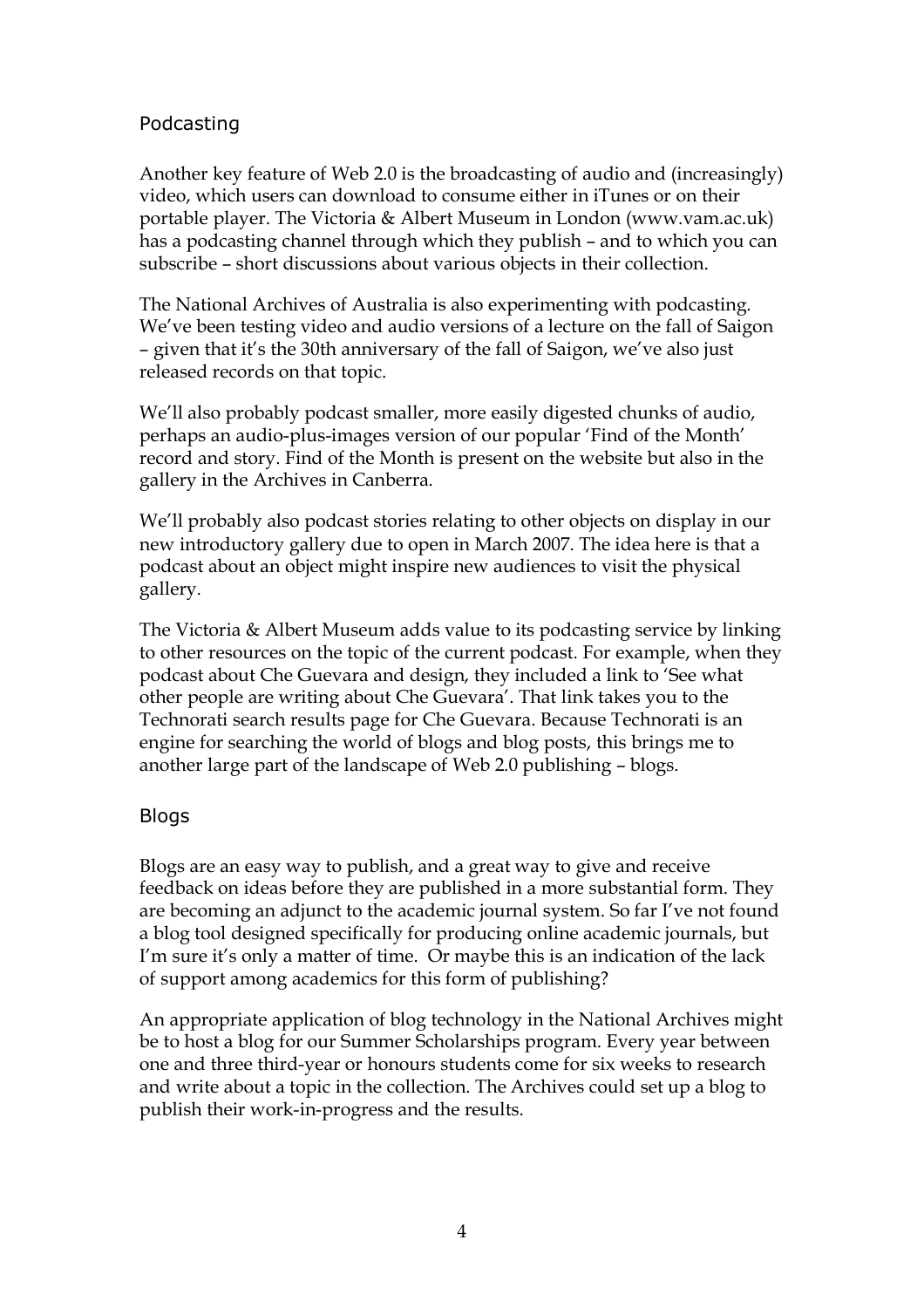## RSS

The really interesting technology underpinning blogs and many other Web 2.0 applications is RSS – really simple syndication. RSS is a technology that helps you manage information overload, especially to keep up with the news. Many websites, including that of the National Archives, have an RSS feed for announcing new services, new features on their site, or news related to their content.

You can subscribe to the news, so that it appears in an abbreviated form through an RSS reader, along with all the other content to which you have subscribed. If it interests you, you can follow the link and see the item in full. Browsers like Firefox, Safari and Flock have a 'live bookmarks' feature that enables you to see the headlines directly through the browser. As an alternative to using live bookmarks in a browser, you can also use a dedicated tool for managing all your subscriptions. In Google's free reader, for example, you see the most recent posts on the left, with the source – the blog – named underneath. Bold ones are not yet read. The highlighted one is shown in preview form on the right, with a link to the full item in its original context.

The Archives is currently working on an initiative to publish a 'Pic of the week' – a visual record, whether a photograph or a plan or poster – on our new home page (due in early 2007). A feature that changes with that frequency will enable us to respond in good time to special events or anniversaries or seasons. It would also be an excellent stream to feed out to people to place on their own website, with a link back to our site. We would benefit from the increased attention, and they would benefit from having regular, interesting content that they didn't have to develop or maintain.

#### Radical trust

There is one aspect of the Web 2.0 landscape that is really significant for publishers, whether they are cultural institutions like archives or libraries or museums, or historians like yourselves. Web 2.0 demands a *radical trust*, on the part of publishers, of their users (Mazar, 2006).

Wikipedia would never have mobilised the minds of millions of people, it would simply not have worked, without the default principle that anyone can edit anything. People love to leave their mark, to *participate* in the production of knowledge, rather than to be told what something means without any opportunity to respond.

This issue of authority has been circling around and in some instances infiltrating cultural institutions for decades. Traditional paragons of authority, museums, galleries, libraries and archives will have to come to terms with participatory publishing in the next few years: in the emergent landscape of Web 2.0, the entire notion of authority and how you get it is changing. Institutions that publish without participation, that continue to rely on the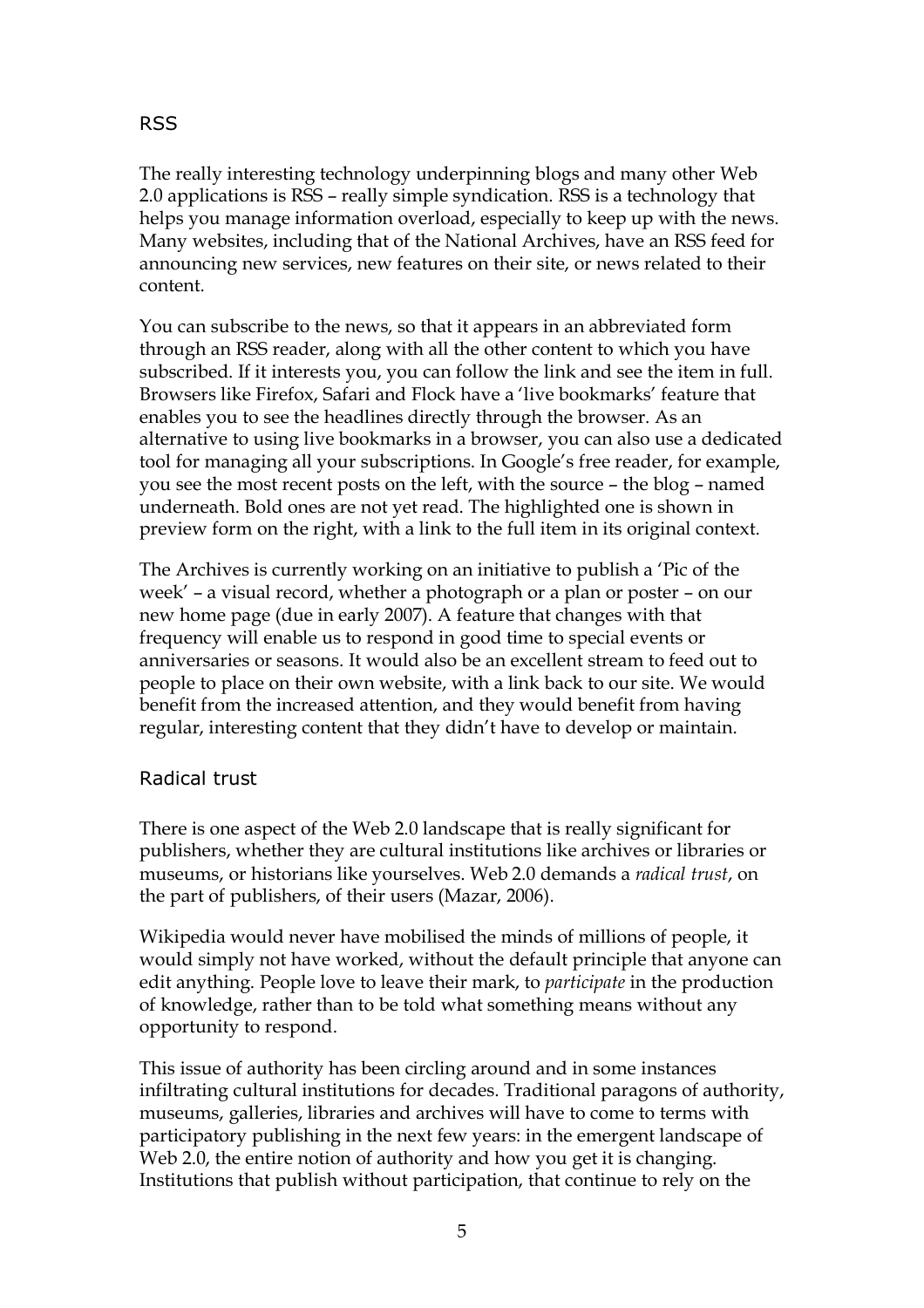strength of their traditional authority, and which fail even to embrace a notion of shared authority, may find that their relevance and influence wanes.

The discipline of history is equally challenged by this shift in the process of authorisation. In that sense Web 2.0 can be seen as a new force in the history wars. And this is where my paper tries hardest to live up to its title, by going so far as to suggest that as the practices of reading and writing history change, so too may the history wars be tempered by this flowering of authorisation. Concrete documentation of a massacre would be irrefutable; but a powerful story is a powerful story.

# Research

I'll turn now to look at the research stage of the historiographic life cycle, and how historians might benefit from Web 2.0 evolutions in searching: aggregation, visual browsing, smarter searching.

## Aggregation

As the content available on the web has become richer and richer, so providers are getting together to produce portal sites, rather than expecting that users will discover relevant information by going to each of their sites one by one. Increasingly, resources are aggregated so that users can find and sort large, diverse sources of data through a single interface.

The National Archives' own *Australia's Prime Ministers* is an example of a site that serves as a gateway to primary and secondary sources. But the access it provides goes only to the top level of information in other collections. You can navigate through to where the collections are, but from there you have to search anew.

*Picture Australia* takes a more evolved approach, in that it serves you digital content from other sites. It does that by regularly harvesting metadata from all its partner sites, digging down into their collection and outputting thumbnails and descriptions of the records seamlessly in the *Picture Australia* interface. Then you can click through to the site from whence the data came, to see the record in its original context.

In the United Kingdom, The National Archives has just aggregated the holdings of 11 collections – held by The National Archives, local and private archives – into one search interface.

And *ArchiveGrid* is a United States-based site that aggregates data on archives around the world – hundreds of collections.

In the principle and practice of aggregating search facilities, we're getting closer to the ideal of the semantic web, where all web content is interoperable and machine-readable.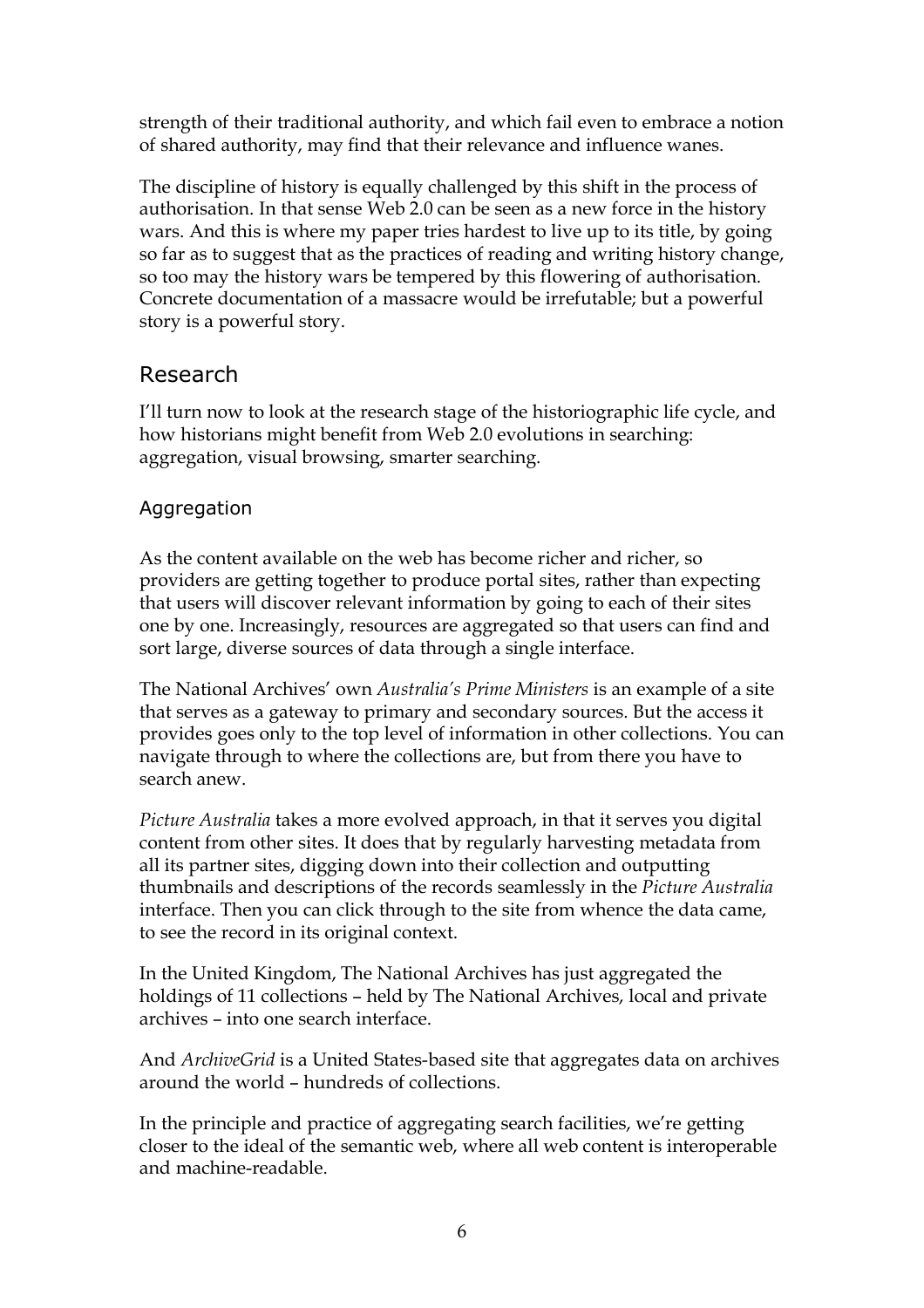Of course, the National Archives of Australia's online collection interface, RecordSearch, remains exemplary in that it provides access to so much fully digitised content, and continues to provide a digitisation-on-demand service.

#### Visual browsing

Another feature of historical research in the Web 2.0 world is that sources are findable through multiple means. You don't have to think like an archivist or librarian, to navigate to what you want. You can use a visual map. Or you can browse a tag cloud.

A tag cloud can provide a simple way in to a collection, if you're not sure what's in there. The collection database interface of the Powerhouse Museum includes a tag cloud – it is generated according to what words users have keyed in to search the database.

For those unfamiliar with these things, tag clouds are created via an algorithm that sets the font size of the term according to its relative significance – so the most popular search terms appear largest.

On Amazon, tag clouds are used to represent a single resource – a book – as a way of finding out what's inside. The tag cloud shows the most frequently used words in a book. Again, the most common words appear largest.

Tag clouds are really just a way of outputting keywords that in the olden days would have stayed inside the database, as metadata, used in the background to help you find what you're looking for. Letting users see the keywords attached to a record, or to an entire collection, is good in principle, in that it renders visible a part of the process of making the records accessible. But it also serves a very practical purpose, in that users can get an overview, at a glance, of what's inside the collection, its most popular themes – its *character*.

From the point of opening up a collection in this way – allowing a user to see the keywords attached to a record – the next step is to enable them to contribute their own keywords. Like the concept of radical trust, this is a significant part of the Web 2.0 paradigm shift.

The Powerhouse Museum (www.powerhousemuseum.com) may be the first museum in the world to implement user tagging for describing its collection. For anyone who works with a very vast collection, the thought of a potentially endless supply of volunteers to help describe it must be appealing. The Archives, for example, could never afford to pay for the work that the collective interested public could perform.

It would also be very useful for the entire community of Archives users. Not only would they be empowered to leave their mark and to participate in interpreting the records, they would also find that the records became,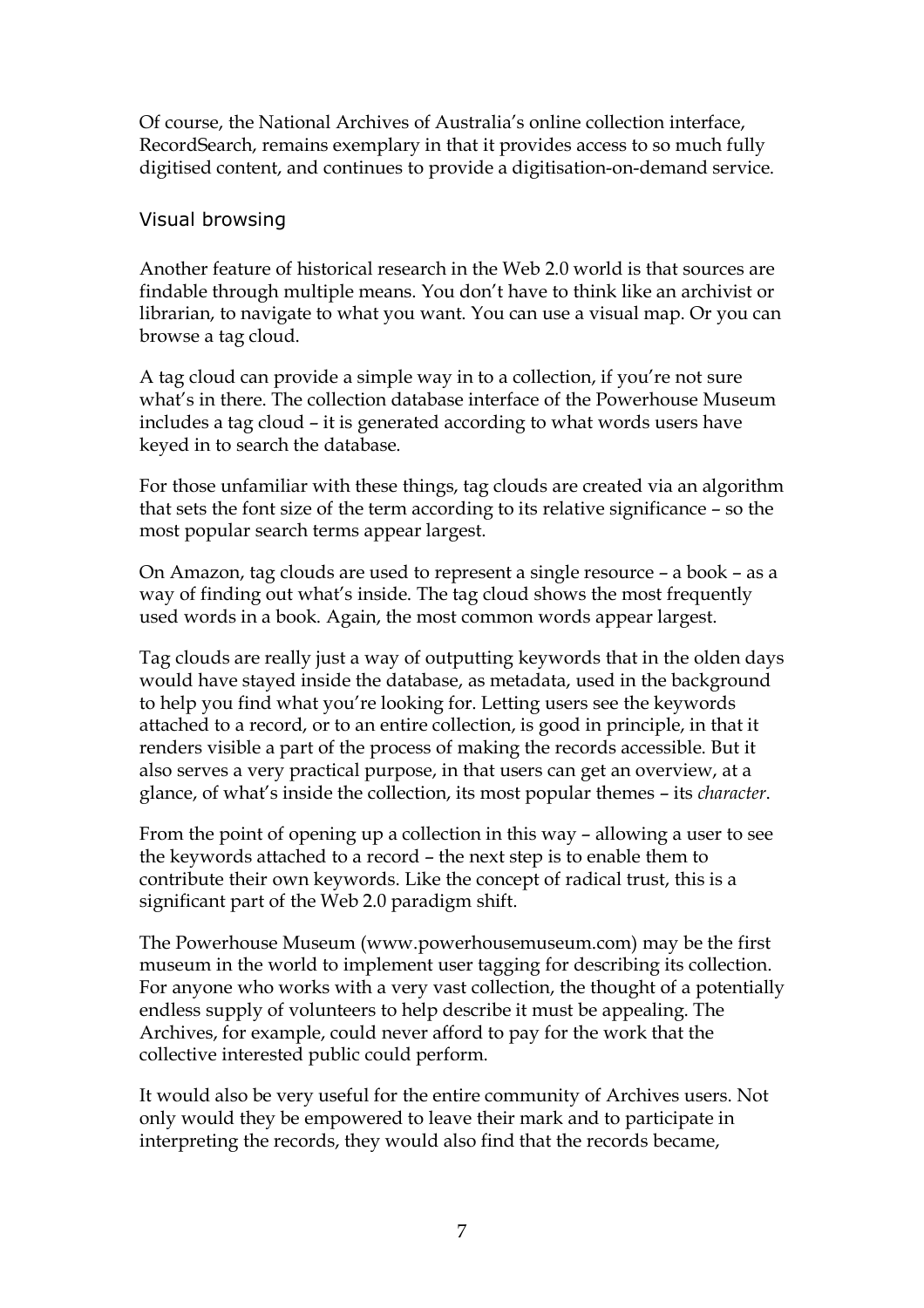through this process, more findable. Connections would emerge between objects that may not otherwise be formally related.

If you think about a collection like the Archives, which is arranged by government function rather than by subject, you can begin to imagine how user-generated tagging could make a collection more usable, more meaningful, and more valuable.

The *Steve* project (steve.museum) is researching and experimenting with tagging in the context of art museums.

#### Smarter searching

Web 2.0 also facilitates smarter searching - you can take a recommendation from the server as to what might interest you. This used to be done, as it still is in *Vrroom*'s paper trails, by content developers nominating related records in the content management system. So the report on a second interview with a person applying to migrate to Australia would be linked to the initial interview report, and the correspondence that elicited the later interview.

But in the new Web 2.0 world order, such links are created by the application, as it tracks your choices and estimates relevant pathways. We've all seen Amazon's 'Customers who viewed x also viewed y'. Dutch archivist Eric Ketelaar called for Amazon-style recommendations on archives websites in 2003 (Ketelaar, 2003: 3).

Amazon, of course, has a suite of nifty tools for enhancing your search experience: search inside for tag citations; which books this book cites; and which books cite this book, and so on.

These kinds of advances have yet to appear on an archival website, but the Powerhouse Museum's new collection search facility, as well as allowing users to add tags to any object also, according to Sebastian Chan, Manager of Web Services,

tracks and responds to user behaviour recommending 'similar' objects to increase serendipitous discovery and encouraging browsing of our collection. It also keeps track of searches and dynamically ranks search results based on actual user interactions. (Chan, 2006)

In 2007 the Archives is launching an entirely redeveloped website. In the next phase, we'll install a content broker so that we can set up the kind of personalised searching that is necessary to satisfy users in the Web 2.0 world. For example, you'll be able to customise what displays on the home page when you visit – eg, display forthcoming exhibitions and events but not the latest in records management.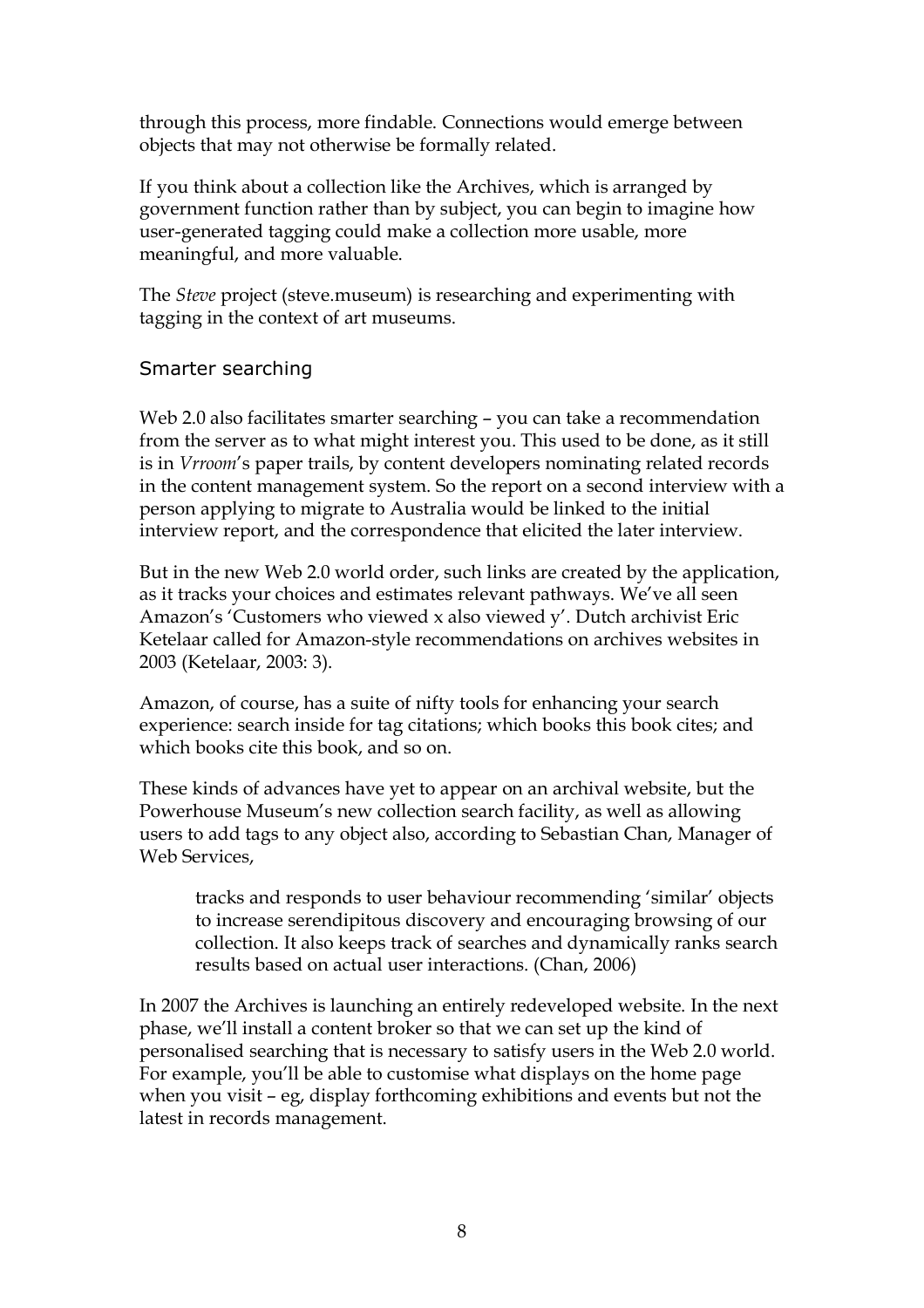A more significant step for historians will be when the collection database, RecordSearch, facilitates a smarter form of searching. Such an initiative will not come forth in the next year, but it will happen.

In the next few years we'll certainly see more and more of the collection described at item level, and more and more of the collection fully digitised. We may see a facility for users to tag records as they view them - a complementary folksonomic classification system to emerge alongside the archival classification system.

Perhaps as an alternative, or in addition, we'll use technology for generating tagclouds from smart scans of the text on our records. Server recommendations based on tracking your own searches and other similar searches would be nice. We'll almost certainly offer multiple RSS feeds so that you can track, for example, newly opened or newly digitised records (in the last x days, or since my last visit). And probably you'll see the National Archives collection aggregated in new ways with other collections. Our photographs are already accessible via Picture Australia. And we're a key partner on the *Australian ScreenOnline* website (the National Archives has ten times more audiovisual material than the National Film and Sound Archive).

# Development

As well as enabling historians to publish their work in new ways, and to find both secondary and primary sources, Web 2.0 can facilitate the process of drafting new historical works. There are many, many tools out there to aid you in your work of organising (and sharing) data, and in collaborating with others to discuss, evaluate and review sources, and to draft, edit and produce history.

The one site I do want to mention here, not because it is an exemplary Web 2.0 application, but because it goes further than most primary source sites in the direction of Web 2.0, is *Vrroom*, virtual reading room for teachers and students (vrroom.naa.gov.au). The Research component enables you to annotate, sort and save your found records.

## Historians' capacity-building

I want to turn briefly to consider the value of Web 2.0 tools for helping people learn how to do history.

There is plenty of scholarly debate about how Web 2.0 is being applied to teaching and learning, even in the traditional discipline of history. A lot of the debate centres on the value or otherwise of Wikipedia. In the history department at George Mason University, undergraduates and graduates alike are encouraged to contribute to wikipedia as part of their study. For Professor Mills Kelly, students use it anyway, so rather than ignore that, it's better to incorporate it into the course, and encourage its *critical* use – to raise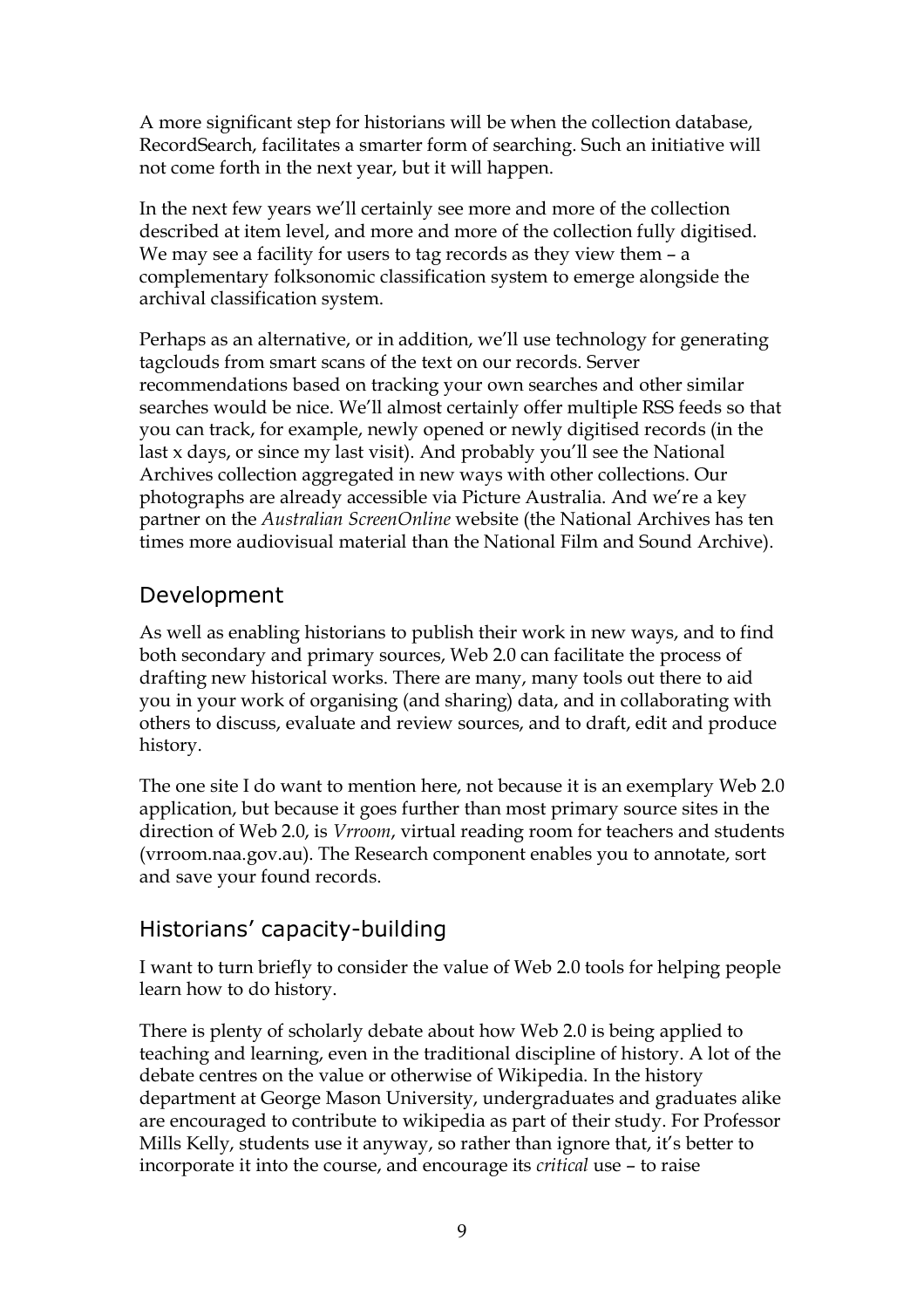consciousness among students of its shortcomings and failings, and to join in improving it (Kelly, 2006).

*Vrroom* is an excellent tool for training the historians of the future and is headed in the direction of Web 2.0, even if it is not really there yet. *Vrroom* is a good laboratory for the Archives to experiment with new functionality, since it is a much smaller set of data, aimed at a less traditional and therefore more receptive audience (students and teachers).

I'm going to end with a few points about the future of *Vrroom:*

- It would be easier to implement a folksonomic system of keyword generation in *Vrroom* than it would be in RecordSearch. The debate has only just begun about the value of tagging versus traditional classification systems. So to implement it in the context of a discrete, and limited, set of records will be simpler both technologically and politically.
- *Vrroom* could easily incorporate an RSS feed for users to keep track of new content.
- The facility it already has for users to annotate and group their records could become socialised, ie we could make groups shareable.
- A more ambitious idea we have is to develop an online board game within *Vrroom,* which could be played alone or in groups, which would challenge you to find a record that is linked in some way to a previously played record. The nature of the link might be fixed according to the theme of the game, or it might be more open and dependent on the wile of the player. The aim would be to think, however deeply or critically, about the records individually and as a group.

To conclude, the web is becoming more useful for historians, easier to use, and more fun to use. And if institutions like the Archives want to remain relevant, they would do well to yield to – indeed to join – the force that is Web 2.0.

*Dr Catherine Styles is Websites Editorial Manager at the National Archives of Australia. This paper was presented to the Australian Historical Association's conference in Canberra in July 2006.*

# References and further reading

# Blog and listserv posts

Chan, Sebastian, post to the *Steve* discussion list – subscribe via steve.museum, June 2006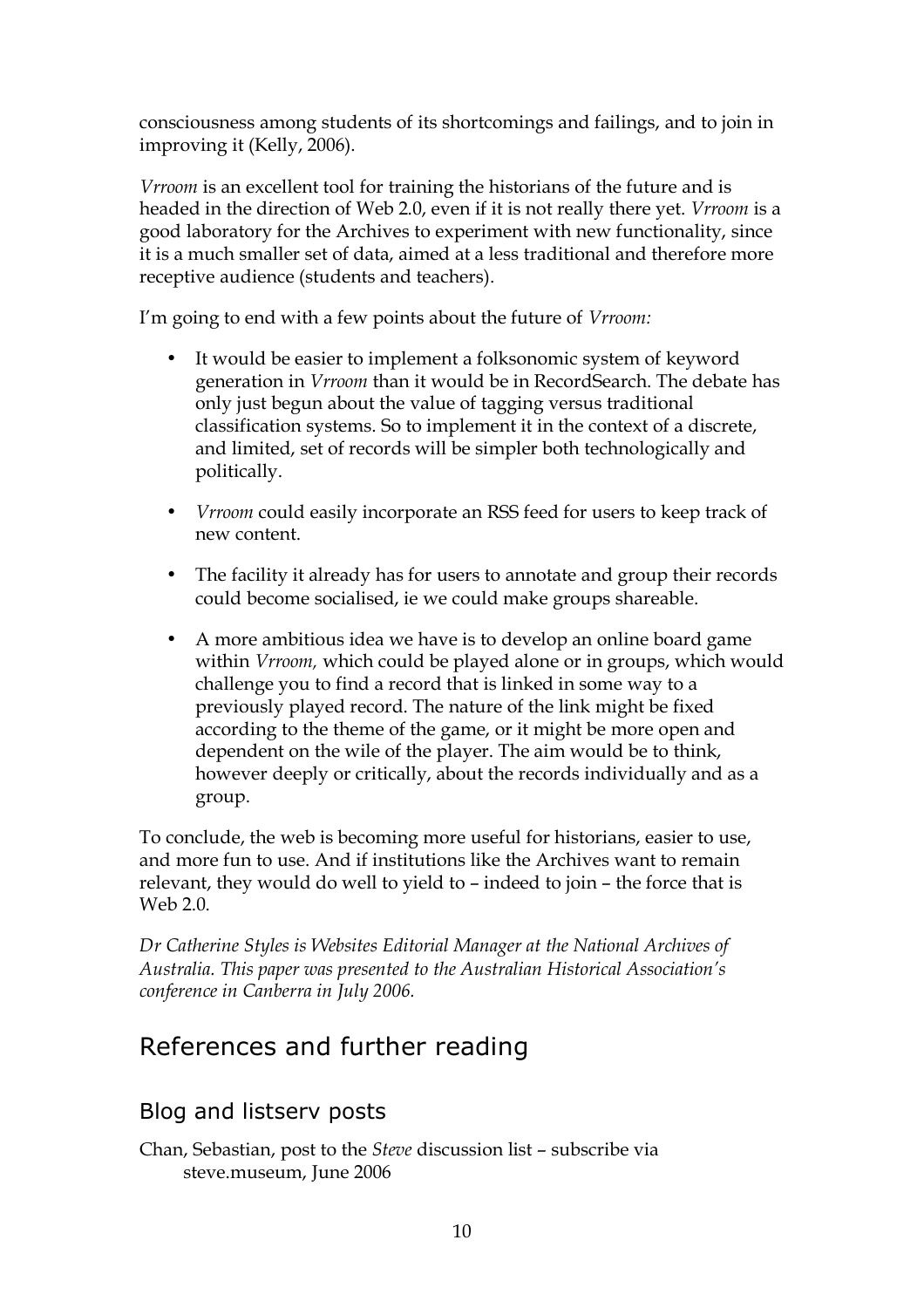- Kelly, Mills, 'Whither wiki', *Edwired: A weblog devoted to the teaching and learning of history online*, 14 December 2005, chnm.gmu.edu/history/faculty/Kelly/blogs/edwired
- Mayaud, Christian, 'All things Web 2.0 "the list"', *Sacred Cow Dung: Mythocracy in venture capital, technology, healthcare, media, internet et al*, 10 March 2006, www.sacredcowdung.com
- Mazar, Rochelle, 'Radical trust', *Random Access Mazar*, 11 May 2006, www.mazar.ca
- Morville, Peter, 'Authority', *Semantic Studios*, 11 October 2005, semanticstudios.com
- Ratcliffe, Mitch, 'Wikiproject on the history of science', *Rational Rants*, 5 February 2006, blogs.zdnet.com/Ratcliffe
- Shirky, Clay, 'Semi-structured metadata has a posse: A response to Gene Smith', *You're It: A blog on tagging*, 27 August, 2005, tagsonomy.com
- Smith, Gene, 'Peter Morville: the tagsonomy interview', *You're It: A blog on tagging*, 19 October, 2005, tagsonomy.com
- Walker, Jill, 'Network literacy: Learning with blogging and Web 2.0', *jill/txt* (jilltxt.net), 20 April 2006
- 'Web 2.0 is people', *Wink Blog: Notes from a start-up*, 10 March 2006, blog.wink.com

#### Papers

- Alexander, Bryan, 'Web 2.0: A new wave of innovation for teaching and learning?', *Educause Review*, March/April 2006
- Bearman, David and Jennifer Trant, 'Social terminology enhancement through vernacular engagement: Exploring collaborative annotation to encourage interaction with museum collections', *D-Lib Magazine*, vol. 11 no. 9, September 2005, www.dlib.org
- Cameron, Fiona, 'Digital futures II: Museum collections, documentation, and shifting knowledge paradigms', *Collections: A Journal for Museum and Archives Professionals*, vol. 1, no. 3, February 2005
- Cohen, Daniel and Roy Rosenzweig, 'Web of lies? Historical knowledge on the internet', *First Monday: Peer-Reviewed Journal on the Internet*, vol. 10, no. 12, 2005, www.firstmonday.org
- Chun, Susan, Rich Cherry, Doug Hiwiller, Jennifer Trant, Bruce Wyman, 'Steve.museum: An ongoing experiment in social tagging, folksonomy and museums', *Museums and the Web 2006*, Albuquerque, 22–25 March 2006
- Ketelaar, Eric, 'Being digital in people's archives', *Archives & Manuscripts*, vol. 31, no. 2, November 2003